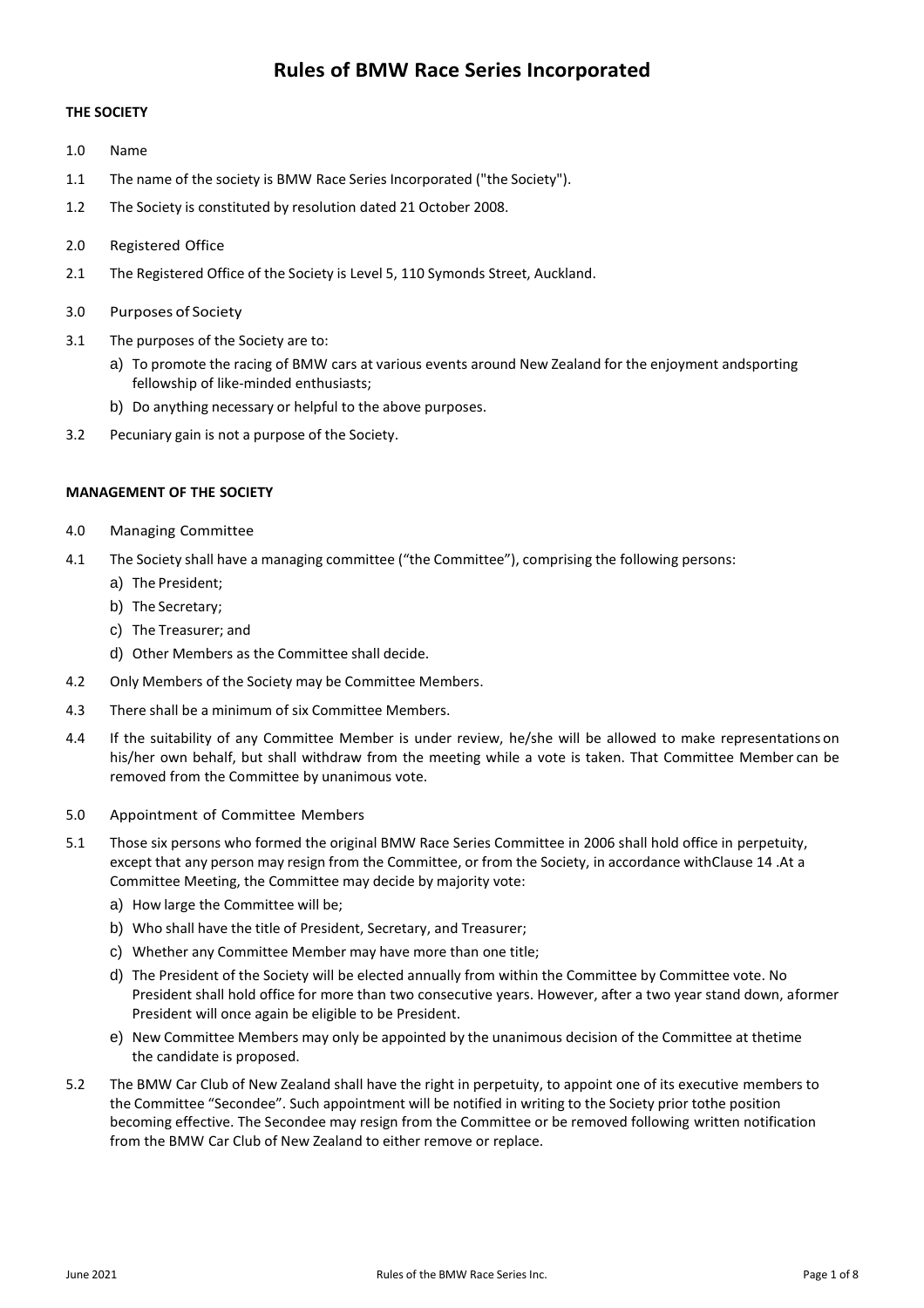- 6.0 Cessation of Committee Membership
- 6.1 Persons cease to be Committee Members when:
	- a) They resign by giving written notice to the Committee.
- 6.2 If a person ceases to be a Committee Member, that person must within one month give to the Committee allSociety documents and property.
- 7.0 Nomination of Committee Members
- 7.1 Members may place names before the Committee to be considered for proposal as a Committee Member,but not to request the dismissal of any Committee at any time.
- 8.0 Role of the Committee
- 8.1 Subject to the rules of the Society ("The Rules"), the role of the Committee is to:
	- a) Administer, manage, and control the Society;
	- b) Carry out the purposes of the Society, and Use Money or Other Assets to do that;
	- c) Manage the Society's bank accounts;
	- d) Ensure that all Members follow the Rules;
	- e) Decide how a person becomes a Member, and how a person stops being a Member;
	- f) Decide the times and dates for Meetings, and set the agenda for Meetings;
	- g) Decide the procedures for dealing with complaints;
	- h) Set Membership fees, including subscriptions and levies;
	- i) Make regulations.
- 8.2 The Committee has all of the powers of the Society, unless the Committee's power is limited by these Rules.
- 8.3 Decisions of the Committee bind the Society, unless the Committee's power is limited by these Rules.
- 9.0 Roles of Committee Members
- 9.1 The President's role is to:
	- a) Ensure that the Rules are followed;
	- b) Convene Meetings;
	- c) Chair Meetings, deciding who may speak and when;
	- d) Oversee the operation of the Society;
	- e) Give a report on the operation of the Society at each Annual General Meeting;
	- f) Advise the Registrar of Incorporated Societies of any rule changes;
	- g) Advise the Registrar of Incorporated Societies of any alteration to the Rules.
- 9.2 The Secretary's role is to:
	- a) Record the minutes of Meetings;
	- b) Keep the Register of Members;
	- c) Hold the Society's records, documents, and books;
	- d) Receive and reply to correspondence as required by the Committee;
	- e) Retain the common seal of the Society, if the Society has a common seal.
- 9.3 The Treasurer's role is to:
	- a) Collect and receive all payments made to the Society. These payments must be banked as soon aspossible after the Treasurer receives them;
	- b) Keep a true and accurate record in the Society's account book, so that the Society's financial situationcan be clearly understood at any point in time;
	- c) Give a financial report and statement of accounts (including an Income and Expenditure Account and Balance Sheet) at each Annual General Meeting, and more often if either the Committee or a majority ofthe Society decides this in a Meeting.
	- d) Forward the annual financial statements for the Society to the Registrar of Incorporated Societies uponapproval by the Members at an Annual General Meeting.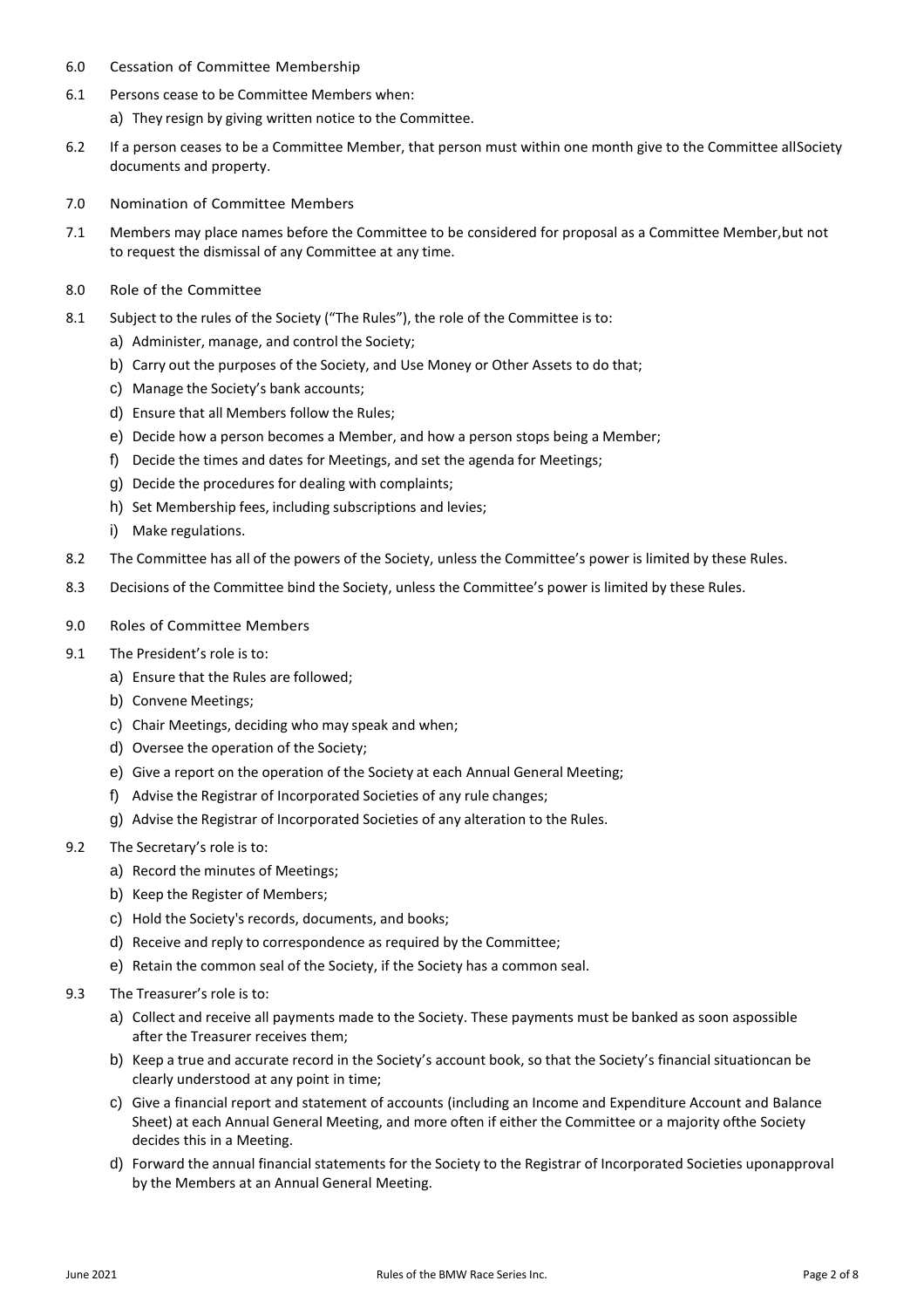- 10.0 Driver Delegates
- 10.1 Driver delegates will be appointed by the BMW Race Driver Series Committee on behalf of The Society.
- 10.2 The role of the Driver Delegates will include, but not be limited to:
	- a) Liaison between Membership and Committee on all subjects related to the BMW Race Series.
	- b) Be the first point of contact for Members who have any matters they want put before the Committee.
	- c) Provide feedback for the Committee in relation to proposed rule changes.
- 10.3 The Driver Delegates may be invited to attend Committee meetings but will have no voting rights.
- 10.4 Appointment of Driver Delegates:
	- a) Only Members of the Society may be Driver Delegates.
	- b) Committee Members shall not be Driver Delegates.
	- c) Members may nominate other Members for the position of Driver Delegate in advance of the Annual General Meeting or as required by the Committee.
	- d) Nominations for the role of Driver Delegate will be approved by the Committee.
	- e) If necessary, a vote will be held at a General Meeting to select the Driver Delegates.
	- f) Persons cease to be Driver Delegates when:
		- i) They are outvoted at the Annual General Meeting.
		- ii) They resign by giving notice to the Committee.
		- iii) They are removed from the position by a unanimous decision of the Committee.
	- g) If a new Driver Delegate is required other than at the Annual General Meeting, the Committee shall havethe option of:
		- i) Appointing a replacement, who will hold the position until the next Annual General Meeting, or
		- ii) Calling for nominations from the Membership, and if a vote is required, calling a Special GeneralMeeting.

#### **SOCIETY MEMBERSHIP**

- 11.0 Types of Members
- 11.1 A Member is either an Ordinary Member or a Life Member, but not an Honorary Member.
- 11.2 An Ordinary Member has the rights and responsibilities set out in these Rules.
- 11.3 A Life Member is a person who is acknowledged as a longstanding Member of the Society. A Life Member has all the rights and responsibilities of an Ordinary Member (including the right to vote), but does not have to pay fees, subscriptions, or levies.
- 11.4 An Honorary Member is a person who is acknowledged as providing or having provided important servicesto the Society. An Honorary Member has none of the rights or privileges of a Member.
- 12.0 Admission of Members
- 12.1 To become an Ordinary Member, a person ("the Applicant") must:
	- a) Be invited to join only; and
	- b) May apply to be invited to join
	- c) Complete an application form, if the Committee requires this; and
	- d) Supply any other information the Committee requires.
	- e) Be a current member of and continue to be a financial member of the BMW Car Club of New Zealand
- 12.2 The Committee may interview the Applicant when it considers Membership applications.
- 12.3 The Committee shall have complete discretion when it decides whether or not to let the Applicant become anOrdinary Member. The Committee shall advise the Applicant of its decision, and that decision shall be final.
- 12.4 Membership only applies to the individual and is not transferable.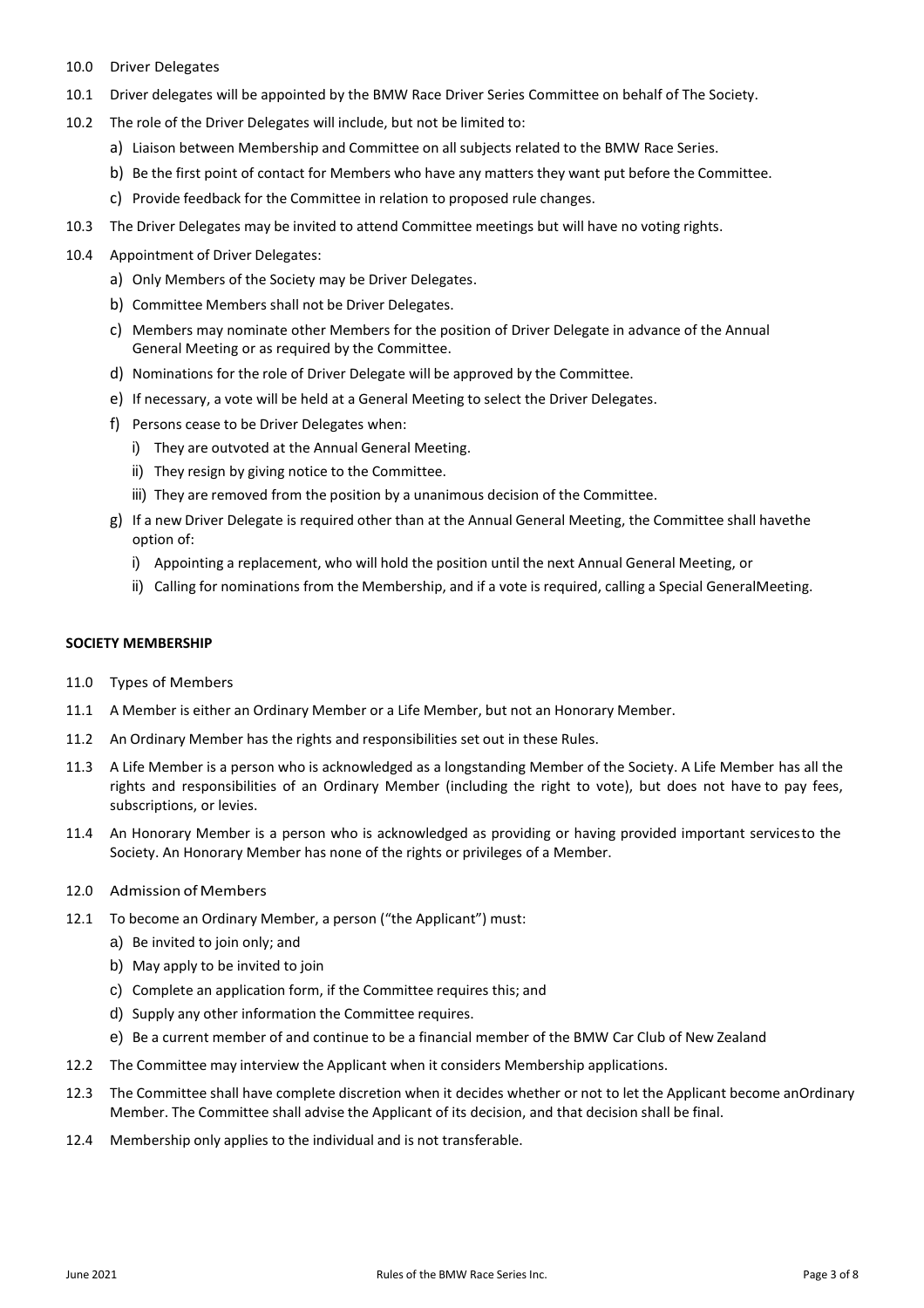- 12.5 An Ordinary Member may become a Life Member only if:
	- a) The Committee recommends that the Society should appoint the Ordinary Member as a Life Member;and
	- b) The Society passes a resolution appointing the Ordinary Member as a Life Member by a two-thirdsmajority of those Members present and voting.
- 13.0 The Register of Members
- 13.1 The Secretary shall keep a register of Members ("the Register"), which shall contain the names, the addresses and telephone numbers of all Members, and the dates at which they became Members.
- 13.2 If a Member's address or telephone number changes, that Member shall give the new address or telephonenumber to the Secretary.
- 13.3 Each Member shall provide such other details as the Committee requires.
- 14.0 Cessation of Membership
- 14.1 Any Member may resign by giving at least fourteen (14) days written notice to the Secretary.
- 14.2 A Member may have his or her Membership terminated in the following way:
	- a) If, for any reason whatsoever, the Committee is of the view that a Member is breaching the Rules and/or Regulations in force from time to time or acting in a manner inconsistent with the purposes of the Society,the Committee may give written notice of this to the Member ("the Committee's Notice"). The Committee'sNotice must:
		- i) Explain how the Member is breaching the Rules or acting in a manner inconsistent with the purposesof the Society;
		- ii) State what the Member must do in order to remedy the situation; or state that the Member must write to the Committee giving reasons why the Committee should not terminate the Member's Membership.
		- iii) State that if, within 14 days of the Member receiving the Committee's Notice, the Committee is not satisfied, the Committee may in its absolute discretion immediately terminate the Member's Membership.
		- iv) The Committee's decision will be final.
- 14.3 A Member will automatically have deemed to give notice to resign if they cease to be a financial Member ofthe BMW Car Club of New Zealand.
- 15.0 Re-admission of former Members
- 15.1 Any former Member who has resigned may apply for re-admission in the same way as a new applicant, but ifthe former Member's membership was terminated by the Committee or the Society, the Applicant shall not be readmitted without the approval of the Committee by majority vote.
- 16.0 Obligations of Members:
- 16.1 All Members (and Committee Members) shall promote the purposes of the Society and shall do nothing tobring the Society into disrepute.
- 16.2 All Members (and Committee Members) participating in any event arranged or organized by the Societyshall:
	- a) Obey all the regulations for each event and
	- b) Drive to a high standard showing due consideration and attention to other entrants and
	- c) Act in such a manner as to promote sporting fellowship and to maintain and enhance the image of theSociety

## **MONEY AND OTHER ASSETS OF THE SOCIETY**

- 17.0 Use of Money and Other Assets
- 17.1 The Society may only Use Money and Other Assets if:
	- a) It is for a purpose of the Society;
	- b) It is not for the sole personal or individual benefit of any Member; and
	- c) That Use has been approved by either the Committee or by majority vote of the Society.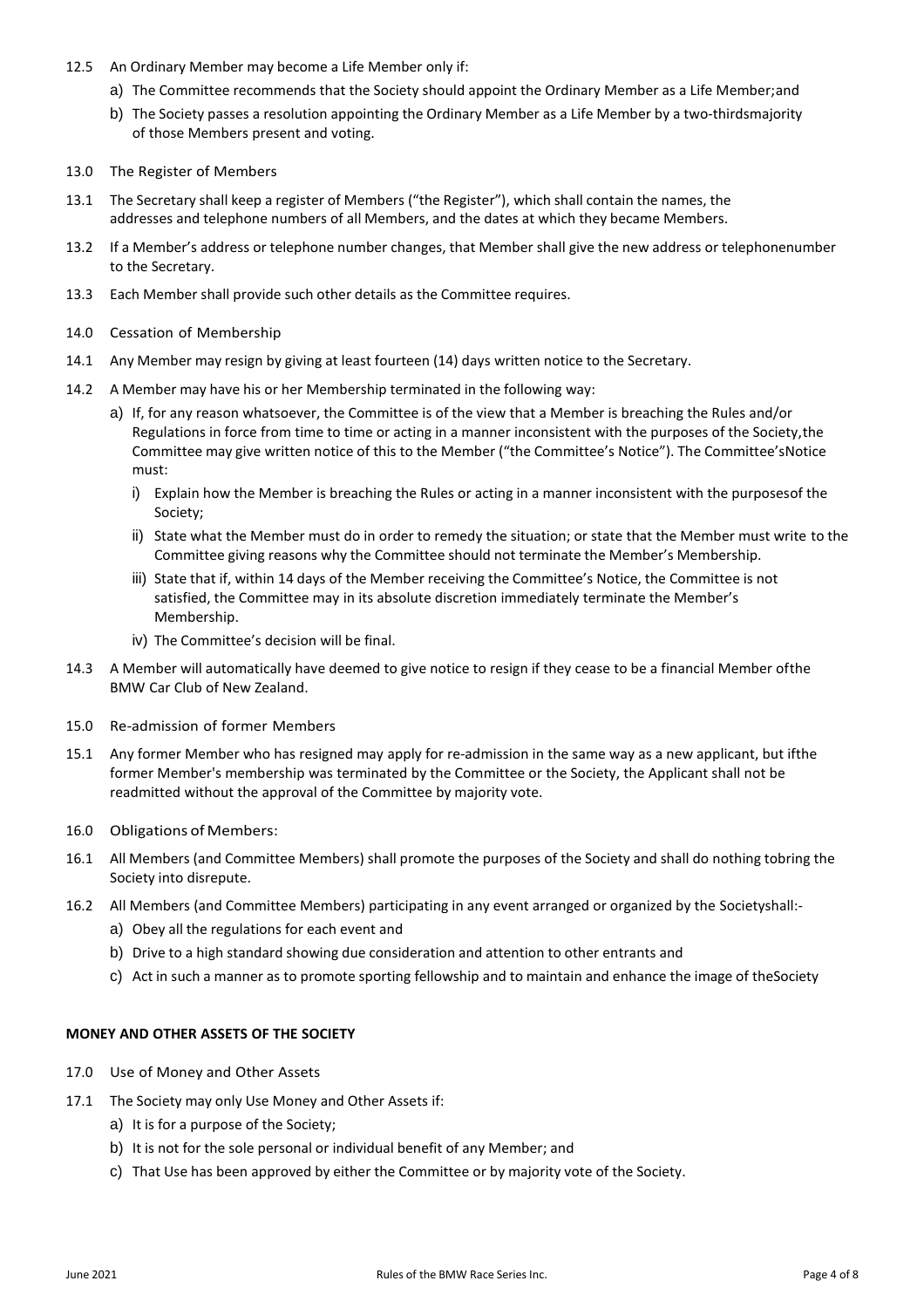- 18.0 Joining Fees, Subscriptions and Levies
- 18.1 The Committee shall decide by majority vote at a Committee Meeting:
	- a) What a Member must pay to join the Society ("Joining Fee"); and
	- b) What a Member must pay in order to stay a Member ("Subscription") and how often this must be paid.
- 18.2 The Committee may also in addition to the Joining Fee and Subscription, by majority vote, impose a levy orlevies on Members up to a maximum total of \$50.00 in any one financial year.
- 18.3 If any Member does not pay a Subscription or levy by the date set by the Committee or the Society, that Member shall have a further period of seven days to pay the Subscription or levy. After the seven day period,the Member shall (without being released from the obligation of payment) have no Membership rights and shall not be entitled to participate in any Society activity until all the arrears are paid, and the Member's Membership shall be suspended until all arrears are paid in full. In addition no Member may compete in a Society event unless their financial standing is up to date.
- 19.0 Additional Powers
- 19.1 The Society may:
	- a) Employ people for the purposes of the Society;
	- b) Exercise any power a trustee might exercise;
	- c) Invest in any investment that a trustee might invest in;
	- d) Borrow money and provide security for that if authorised by Majority vote at any Society Meeting.
- 20.0 Financial Year
- 20.1 The financial year of the Society begins on 1<sup>st</sup> July of every year and ends on 30<sup>th</sup> June of the next year.
- 21.0 Cheques
- 21.1 Any Payment made by the Society above a value of one hundred dollars must be by electronic deposit.
- 22.0 Appointing an Auditor
- 22.1 At an Annual General Meeting, the Society may by majority vote appoint someone to audit the Society ("the Auditor"). The Auditor shall audit the Society's accounts, and shall certify that they are correct. The Auditor must be a member of the New Zealand Society of Accountants, and must not be a Member of the Society. Ifthe Society appoints an Auditor who is unable to act for some reason, the Committee shall appoint another Auditor as a replacement.

## **CONDUCT OF MEETINGS**

- 23.0 Society Meetings
- 23.1 A Society Meeting is either an Annual General Meeting or a Special General Meeting.
- 23.2 The Annual General Meeting shall be held once every year between  $1<sup>st</sup>$  May and 30<sup>th</sup> September. The Committee shall determine when and where the Society shall meet within those dates.
- 23.3 Special General Meetings may be called by the Committee. The Committee must call a Special General Meeting if the Secretary receives a written request signed by at least forty percent of the Members, within 6weeks of receiving such notice.
- 23.4 The Secretary shall give all Members at least 14 days written notice of:
	- a) The business to be conducted at any Society Meeting;
	- b) A copy of the Annual Report and Statement of Accounts, if the Society Meeting is an Annual GeneralMeeting;
	- c) Notice of any motions and the Committee's recommendations about those motions. If the Secretary hassent notice to all Members in good faith, the Meeting and its business will not be invalidated simply because one or more Members do not receive the notice.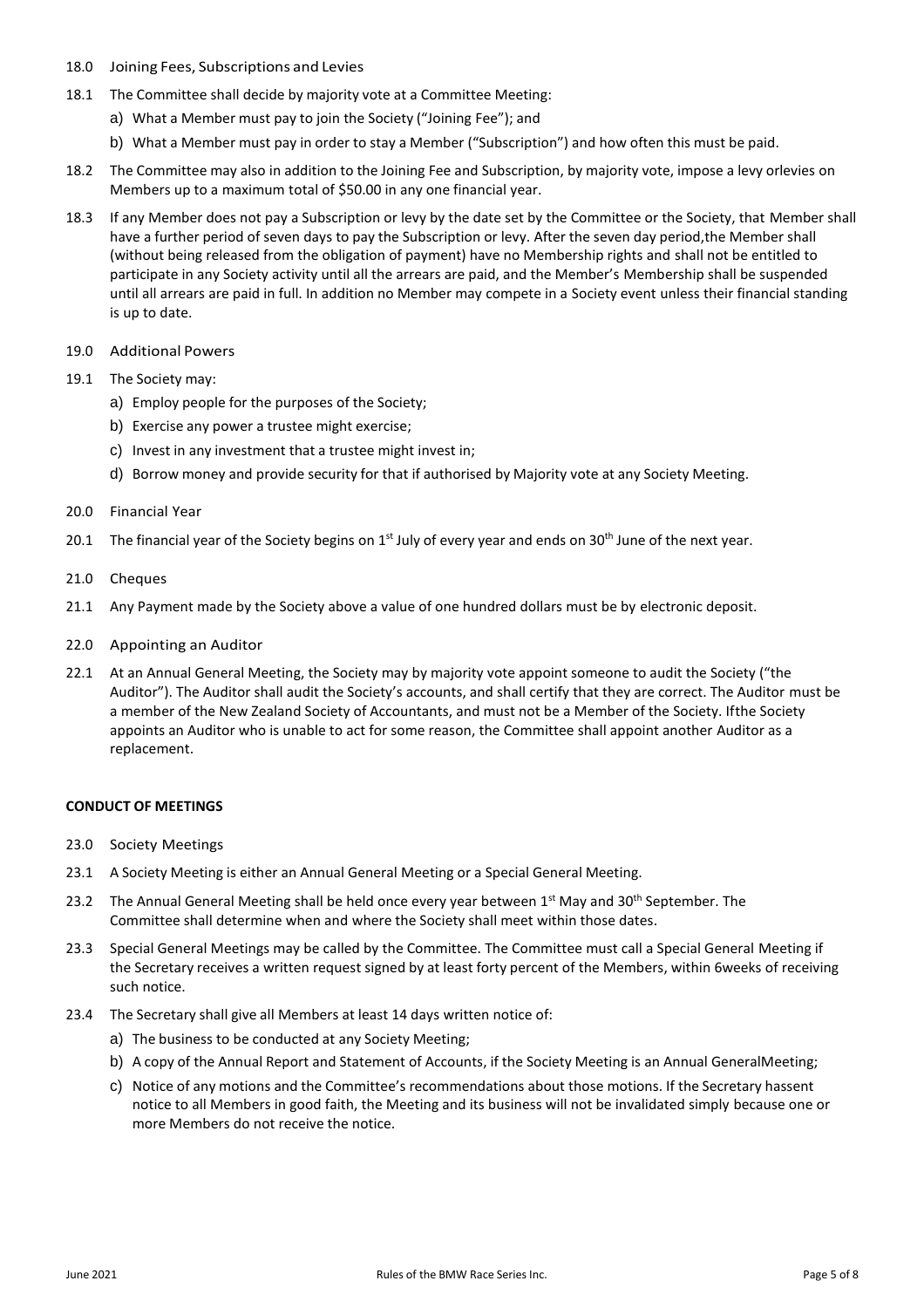- 23.5 All Members may attend and vote at Society Meetings.
- 23.6 No Society Meeting may be held unless at least twenty Members attend.
- 23.7 All Society Meetings shall be chaired by the President. If the President is absent, the Secretary shall chair the Society Meeting. If the Secretary is also absent, the Society shall elect another Committee Member to chair that meeting. Any person chairing a Society Meeting has a casting vote.
- 23.8 On any given motion at a Society Meeting, the President shall in good faith determine whether to vote by:
	- a) Voices;
	- b) Show of hands; or
	- c) Secret ballot.
- 23.9 The business of an Annual General Meeting shall be:
	- a) Any minutes of the previous Meeting(s);
	- b) The President's report on the business of the Society;
	- c) The Treasurer's report on the finances of the Society, and the Statement of Accounts;
	- d) Motions to be considered;
	- e) General business; and
	- f) Approval of plans for the balance of the current and next calendar years.
- 23.10 The Committee may submit to Members matters which are to be decided by Members, in the form of a postalballot.
- 23.11 Any Member entitled to attend and vote at a Society Meeting may appoint a proxy in their place, provided:
	- a) The proxy appointed is a Member of the Society entitled to attend & vote at Society Meetings
	- b) The proxy is notified to the Committee at least 24 hours prior to the Society Meeting
- 24.0 Motions at Society Meetings
- 24.1 Any Member may request that a motion be voted on ("Member's Motion") at a particular Society Meeting, bygiving written notice to the Secretary at least 28 days before that meeting. The Member may also provide information in support of the motion ("Member's Information"). The Committee may in its absolute discretiondecide whether or not the Society will vote on the motion:
	- a) It must be voted on at the Society Meeting chosen by the Member; and
	- b) The Secretary must give the Member's Information to all Members at least 14 days before the Society Meeting chosen by the Member; or If the Secretary fails to do this, the Member has the right to raise themotion at the following Society Meeting.
- 24.2 The Committee may also decide to put forward motions for the Society to vote on ("Committee Motions").
- 25.0 Committee Meetings
- 25.1 No Committee Meeting may be held unless more than two-thirds of the Committee Members attend, and "unanimous" in relation to Committee decisions shall apply to the number present at the time.
- 25.2 The President shall chair Committee Meetings, or if the President is absent, the Secretary shall chair the Committee Meeting. If the Secretary is also absent, the Committee shall elect a Committee Member to chairthat meeting.
- 25.3 Decisions of the Committee shall be by majority vote except for the election of Committee Member as perClause 5.
- 25.4 The President or person acting as President has a casting vote.
- 25.5 Only Committee Members present at a Committee Meeting may vote at that Committee Meeting.
- 25.6 Subject to these Rules, the Committee may regulate its own practices.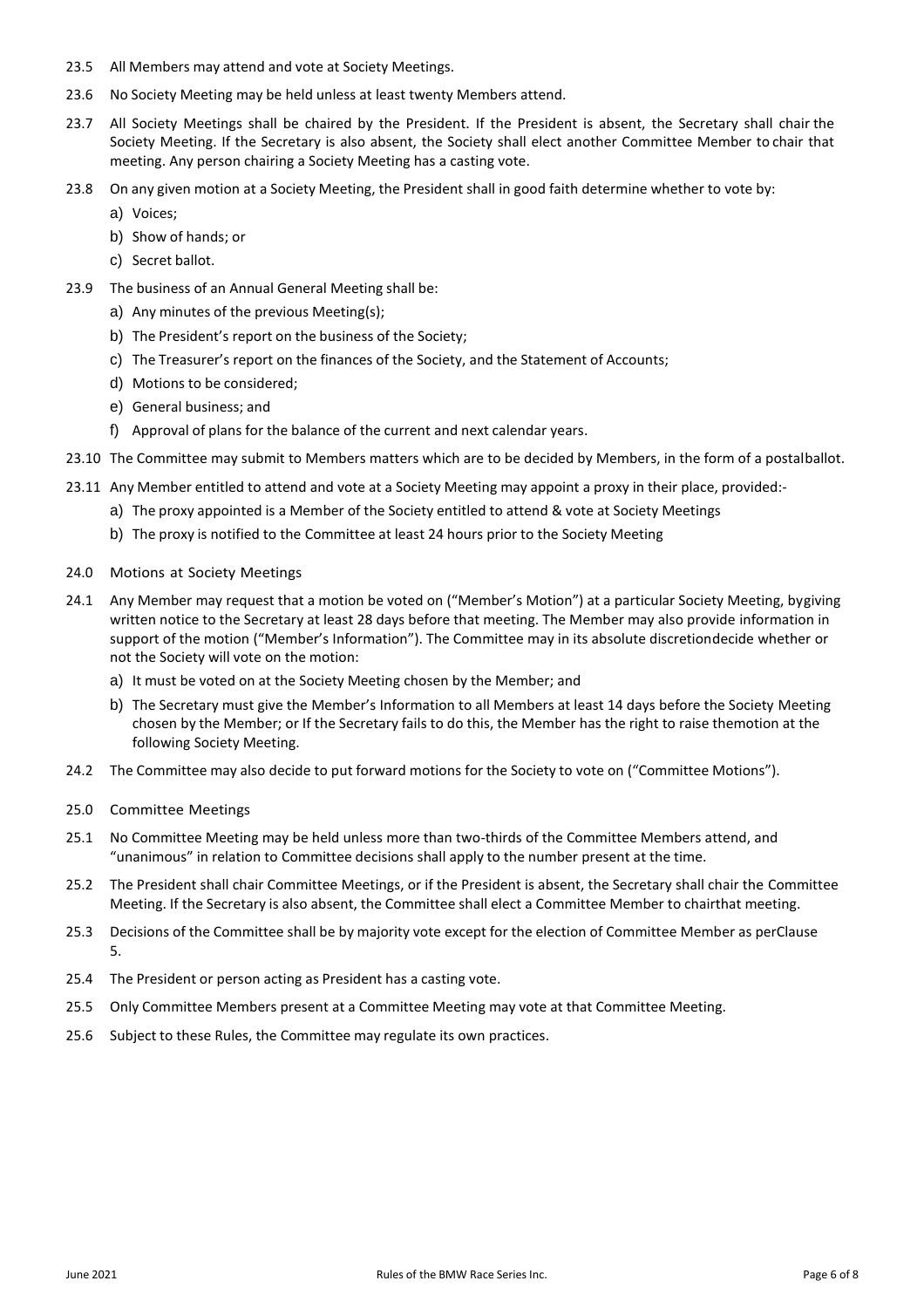#### **SIGNING OF DOCUMENTS**

- 26.0 Signing of Documents
	- 26.1 The Society may choose to have a common seal. A document shall be executed on behalf of the Society if: a) The common seal is attached to the document if the Society has elected to have a common seal; and/or
	- b) The document is witnessed by any one of the President, Secretary, or Treasurer, and countersigned byone other member of the Committee.

## **ALTERING THE RULES**

- 27.0 Altering the Rules
- 27.1 The Society may alter or replace these Rules at a Committee Meeting by a resolution passed by a unanimous decision of the Committee and only if the change does not affect the "no private benefit" rule (Clause 29), the "winding up rule" (Clause 28) and the right of the BMW Car Club of New Zealand to appointa Committee Member. (Clause 5.2). This clause will apply in perpetuity.
- 27.2 Proposals relative to these rules may be presented by Society Members at any General Meeting or by letterto the Secretary. It shall be the responsibility of the Committee to give due consideration to any such proposal.
- 27.3 When a Rule change is approved by a Committee Meeting the Managing Committee shall cause to be filedwith the Registrar of Incorporated Societies advice of the Rule changes in the required form and a notice toall Members to advise of the rule change. No Rule change shall take effect until this is done.

#### **WINDING UP**

- 28.0 Winding up
- 28.1 If the Society is wound up:
	- a) The Society's debts, costs and liabilities shall be paid;
	- b) Surplus Money and Other Assets of the Society may be disposed of:
		- i) By resolution; or
		- ii) According to the provisions in the Incorporated Societies Act 1908; but
	- c) No distribution may be made to any Member;
	- d) The surplus Money and Other Assets shall be distributed to:
		- i) Another amateur sports promoter and/or charitable organization or incorporated society having similar objectives or for some other charitable purpose within New Zealand.
- 29.0 Prohibition on Personal or Pecuniary Profit
- 29.1 Nothing expressed or implied in this constitution shall permit the activities of the Society to be carried on forthe personal pecuniary profit of any Member or individual, nor shall any distribution, whether by way of money, property or otherwise be made to any Member or individual. Provided always:
	- a) No Member or person associated with a Member of the Society shall receive any income, benefit or advantage form the Society where they can materially influence the payment of income, benefit or advantage. Except where that income benefit or advantage is derived from:
		- i) Professional services to the Society rendered in the course of business, charged at no greater thancurrent market rate
		- ii) Interest on money lent to the Society at no greater rate than current market rate
	- b) All Members who may be interested or concerned directly or indirectly shall disclose the nature andextent of their interest to the Committee and shall take no part whatsoever in the matter before Committee